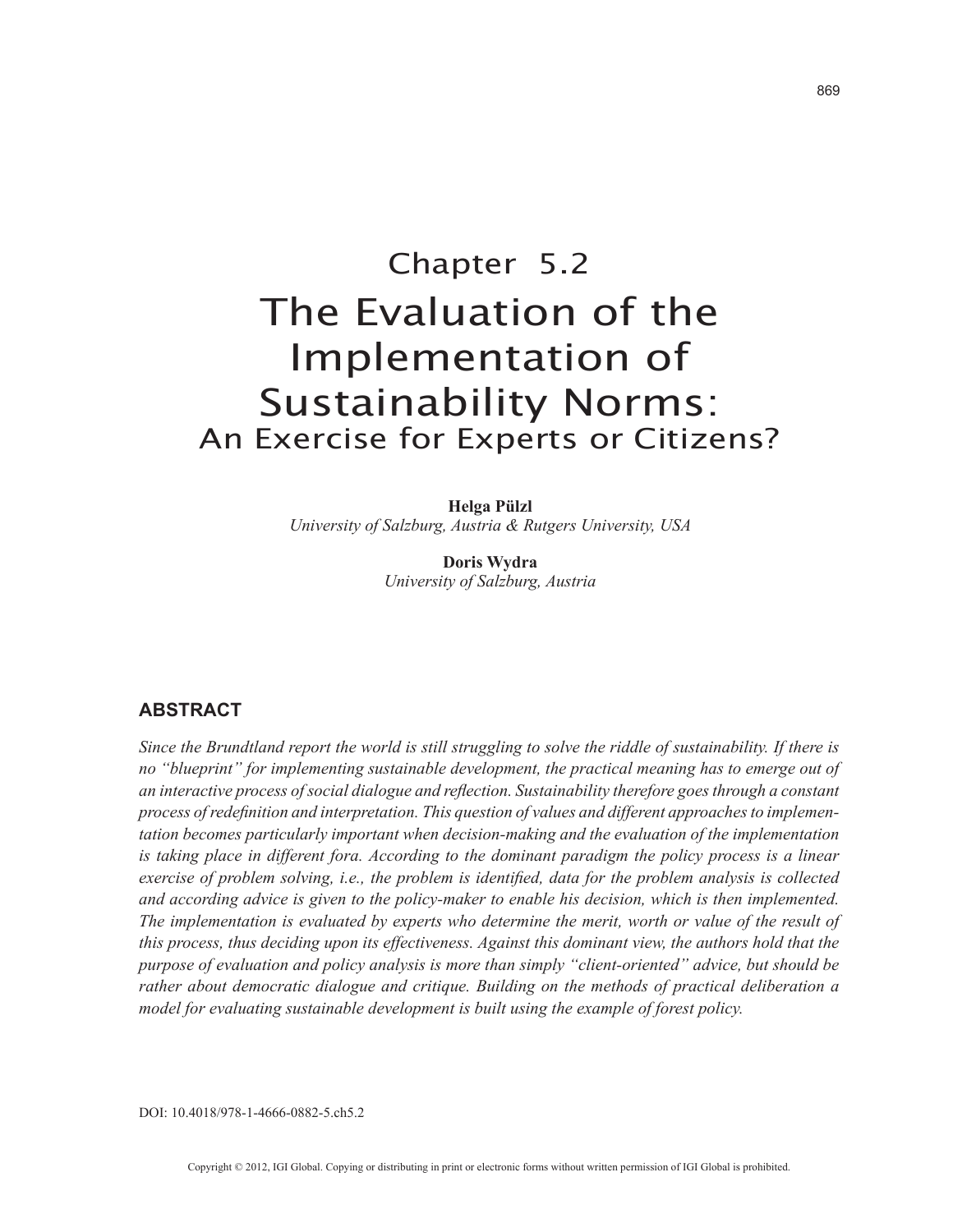# **INTRODUCTION: EVALUATING SUSTAINABILITY - A NORMATIVE EXERCISE?**

Although it was the Brundtland Report "our Common Future" (endorsed at the 42nd General Assembly of the UN in 1987) that drew attention at the concept of "sustainable development", a more radical environmental literature referred to it already in the 1970s (Meadowcraft, 2000, p. 38; Adams, 1990; Dobson, 1996; Lafferty, 1999). Later in 1980s the World Conservation Strategy issued by the World Conservation Union (IUCN), the United Nations Environmental Programme (UNEP) and World Life Fund for Nature (WWF) coined the concept called 'sustainable development' (Pülzl, 2010). The Brundtland Report linked sustainability with the question of power and the removal of disparities in economic and political relationships especially between North and South (Baker et al., 1997, p. 4). The sustainability concept asked for a better life while meeting concerns of the poor and plied for inter-generational justice (Meadowcraft, 2000, p. 371; Dryzek, 1997, p. 126). It referred to the idea of environmental limits, regarded economic and social development as compatible with environmental protection and aimed to be a bridging concept between policies and interest (see also Porter & Brown, 1991, p. 25ff). Sustainable development thus combined economic, social and environmental dimensions.

Sustainability is therefore by definition normative. These normative decisions however on what to "uphold" are usually taken by a very limited number of persons, often experts in their field as well as politicians involved in the policymaking process, and evaluation is generally left completely to experts. The political aspects, for example the normative and value judgements involved, however, often tend to be neglected in the evaluation literature (for a similar argument see Rametsteiner et al., 2009; Fischer, 1995). But the question of values and different approaches to implementation become particularly important when decision-making and the evaluation of the implementation is taking place in different fora, as is often the case for sustainable development, where policy goals are formulated by the international community and are to be implemented (and evaluated) at the national levels. As decisionmaking and evaluation are disconnected from each other a lot of space for value judgments opens up; the positivist tradition of the evaluation studies however sees experts as neutral evaluators of the implementation of policy goals, not performing any value judgments. The interpretative tradition exemplifies a rather different view.

This article builds on this second tradition to show how the implementation of the sustainable development notion, formulated at the international level can be evaluated at the national level involving value and normative judgements. Since the Brundtland report the world is still struggling to solve the riddle of sustainability, as the report did not explain how sustainable development should be practically achieved. It is argued therefore that if there is no "blueprint" for evaluating the implementation of sustainable development, its practical meaning has to emerge out of an interactive process of social dialogue and reflection. Sustainability therefore goes through a constant process of redefinition and interpretation (Jordan, 2008, p. 18) also during evaluation. The authors argue that the evaluation of the implementation of international norms cannot be left to experts alone as it is actually necessary to include stakeholders and citizens views in order to reach the essentially normative idea of sustainable development. Based on the evaluation literature the article puts forward an idea of how such an evaluation method could look like. This is exemplified with global forest policy and its implementation at the national levels. A number of international commitments exist in this area, but a comprehensive evaluation of their potential to reach sustainable forest management is still missing.

The article proceeds in chapter two with a review of the existing approaches for the evalua